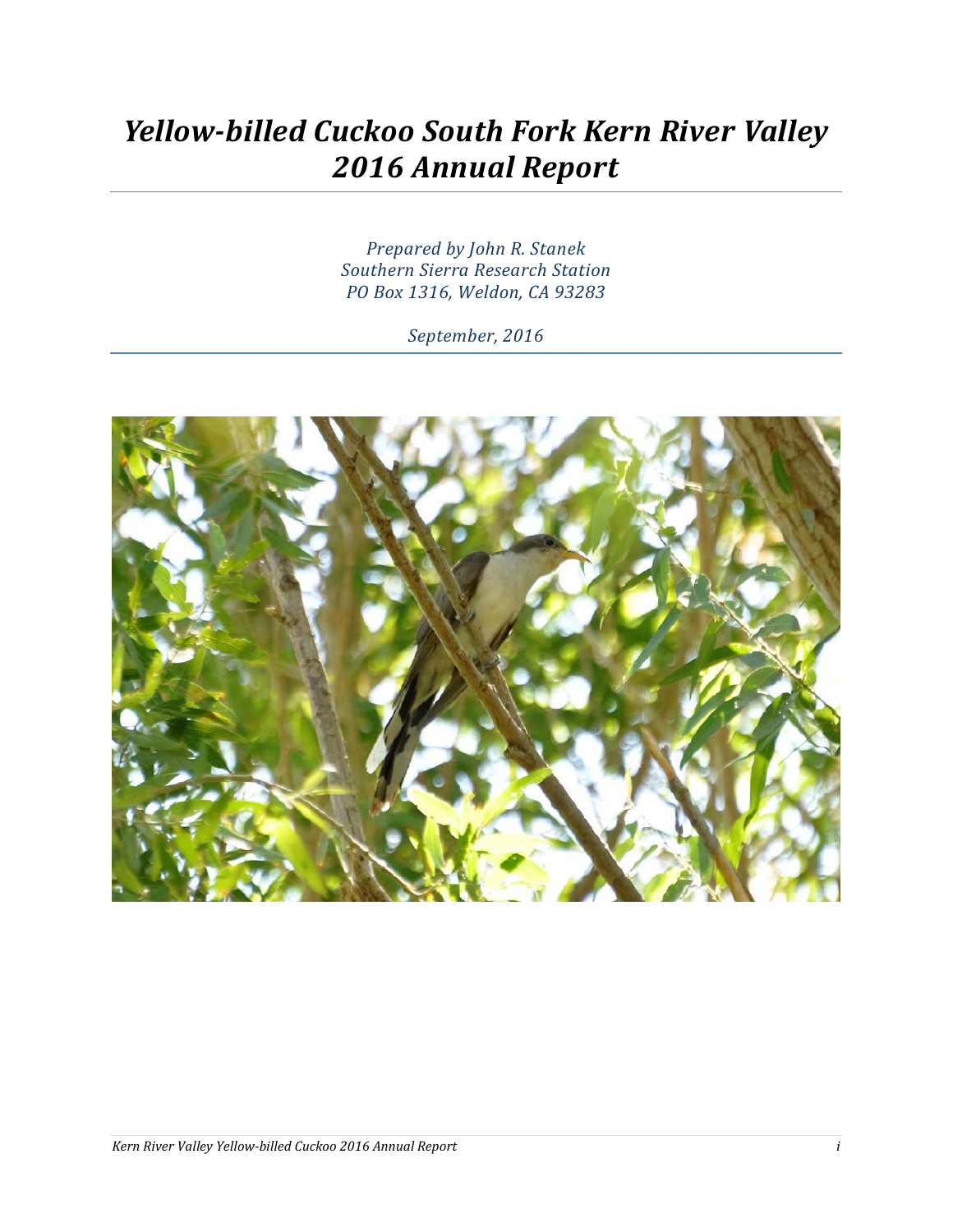### Table of Contents

#### List of Tables

#### List of Maps

| Map a. Yellow-billed Cuckoo survey locations in the Kern River Valley, Kern County, California, 2016.  9 |  |  |
|----------------------------------------------------------------------------------------------------------|--|--|
| Map b. Yellow-billed cuckoo survey detections in the Kern River Valley, Kern County, California, 2016 13 |  |  |

#### List of Figures

Figure 1-1 In the Kern River Valley, from 2012 to 2016 mean cuckoo detections declined by 85%........................ 15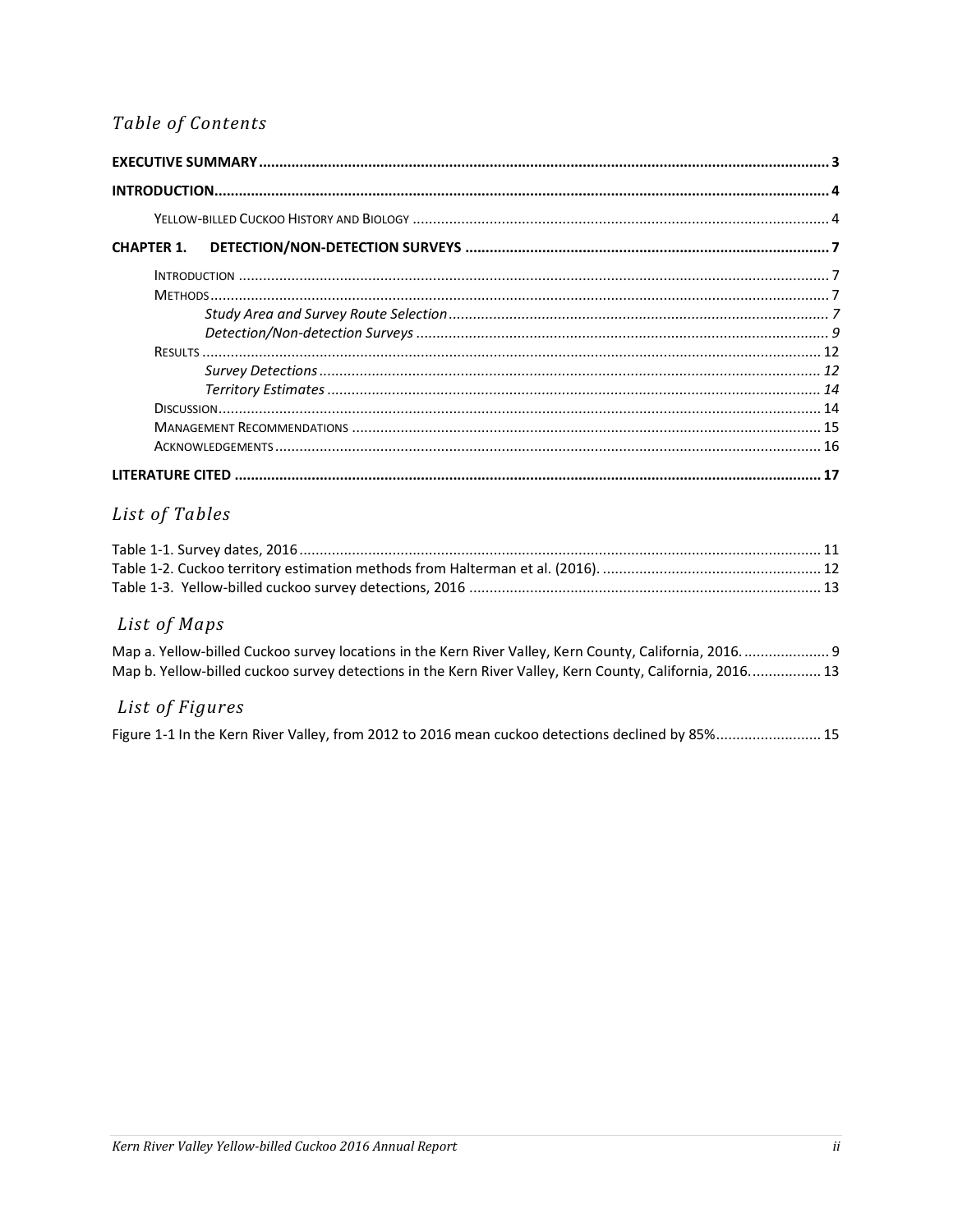### <span id="page-2-0"></span>*Executive Summary*

Following the dramatic loss of riparian forest habitat over the last century, the western distinct population segment of the yellow-billed cuckoo (*Coccyzus americanus*) declined significantly and experienced concurrent extirpation from the majority its historic range in the United States (Gaines and Laymon 1984, Hughes 1999, Halterman et al. 2001). In October 2014, the U.S. Fish and Wildlife Service formally recognized the western yellowbilled cuckoo as a threatened species under the Endangered Species Act with an estimated population of between 680 to 1,025 pair, with approximately half of the population in the U.S. and half in Mexico. This report details 2016 survey-based monitoring of the yellowbilled cuckoo population in the South Fork Kern River Valley, CA (KRV). The KRV presumably holds the second largest, and one of the last remaining breeding cuckoo populations in California. The main objective of this 2016 research was to estimate the local cuckoo occupancy and population size using cuckoo survey detections and territory estimates derived from four rounds of standardized surveys coupled with additional nonsurvey cuckoo observations.

In 2016, the Southern Sierra Research Station (SSRS) conducted broadcast surveys along eleven transects, four times each, from mid-June to early-August, surveying approximately 869 ha (2147 ac) of potentially suitable habitat. This included 264 ha (652 ac) of three- to six-year old Gooding's willow dominated habitat that has largely developed during the current six-year drought in the Lake Isabella drawdown zone. Surveyors recorded a total of 14 cuckoo detections, including one detection made in the relatively new drawdown zone habitat. This is down from total survey detections of 17, 43, and 89 respectively made in 2015, 2014, and 2012 (Stanek and Stanek 2012, Stanek 2014, Stanek and Stanek 2015). Based on the spatial distribution of the 2016 cuckoo observations, we estimate two probable territories established in the KRV. One territory consisted of a single cooing cuckoo detected on numerous occasions, continually soliciting for a mate, and suspected to have been unmated. A second probable territory was based on a pair of cuckoos detected together, coupled with two additional cuckoo detections made on subsequent surveys in the same area. At the Canebrake Ecological Preserve the California Department of Fish and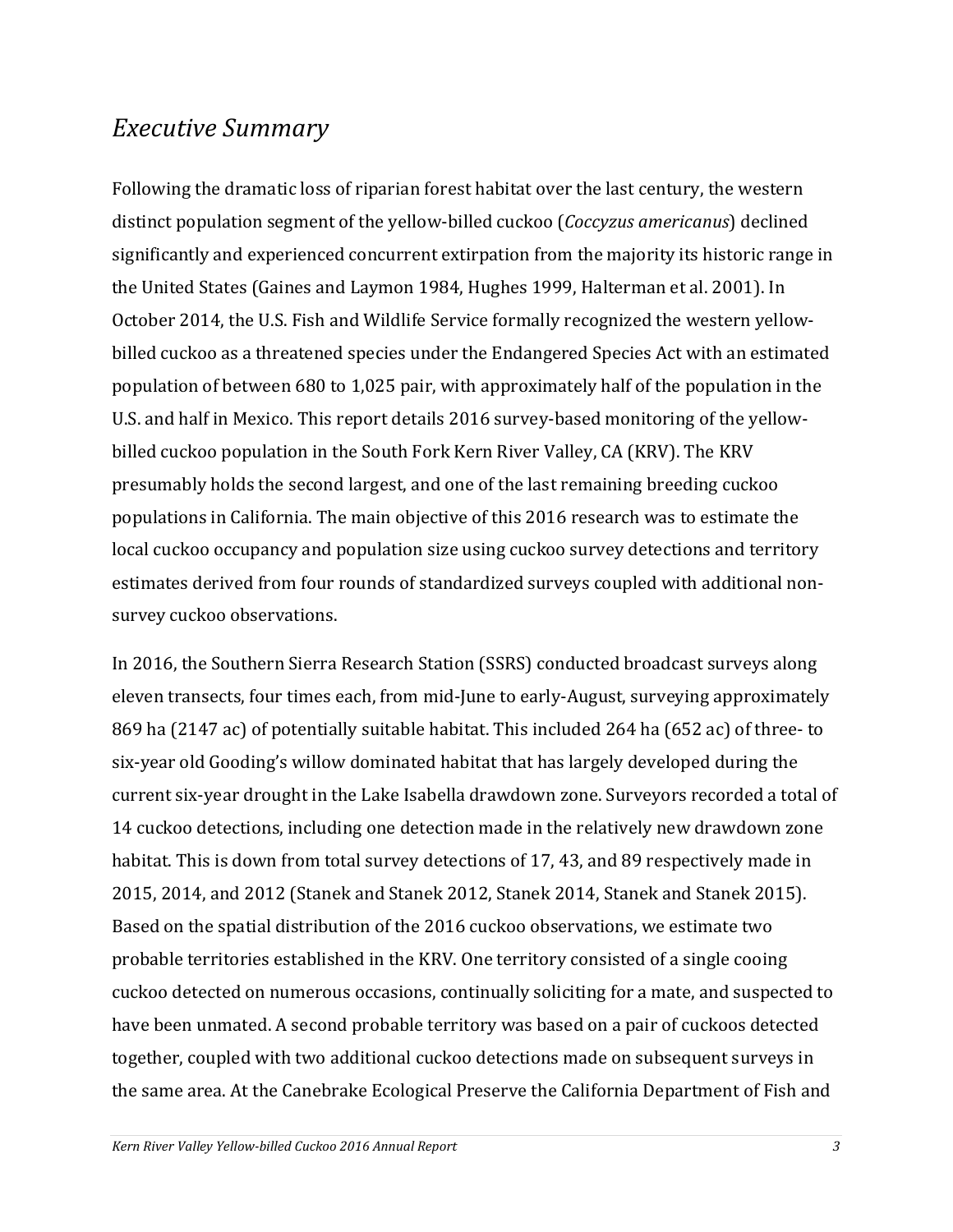Wildlife conducted two rounds of cuckoo surveys in July and found no cuckoos. East of Sierra Way SSRS detected one cuckoo in our Central Valley Project Conservation Program (CVPCP) riparian enhancement and restoration area located on the Audubon Preserve. CVPCP habitat creation and restoration for cuckoos and other riparian species will begin in late fall 2016 and continue into 2020.

# <span id="page-3-0"></span>*Introduction*

# <span id="page-3-1"></span>*Yellow-billed Cuckoo History and Biology*

Over the last 100 years, the western yellow-billed cuckoo (cuckoo) population has declined dramatically following extensive loss of suitable breeding habitat, primarily riparian forests and associated bottomlands dominated by willow (*Salix* spp.), cottonwood (*Populus* spp.), or mesquite (*Prosopis* spp.) (Gaines and Laymon 1984, Laymon and Halterman 1987, Hughes 1999, Halterman et al. 2001). In the United States, extirpations and steady contraction of the cuckoo's breeding range has been regularly documented since the 1920's (Hughes 1999). Once considered a common breeder in California with an estimated 15,000 breeding pair (Hughes 1999), in less than 100 years the yellow-billed cuckoo has suffered severe population reductions (Grinnell and Miller 1944) and by 1987 was estimated at 40 pair occupying less than 30 percent of its historical range (Laymon and Halterman 1987, Hughes 1999). In recent years, the state population appears to have slightly increased due to the influx of cuckoos on the Lower Colorado River (Parametrix and SSRS 2016). However, across California the amount of occupied habitat appears to still be in decline. California statewide surveys conducted in 1977 (Gaines and Laymon 1984), 1986/1987 (Laymon and Halterman 1987), and 1999 (Halterman et. al 2001) found yellow-billed cuckoo populations in decline and concentrated mostly along the Sacramento River, the South Fork of the Kern River, and portions of the Lower Colorado River (LCR). The Sacramento River cuckoo population has since declined from 29 cuckoo pairs detected in 1977 to two possible territories detected in 2012. Eight detections were made in total, but only two sites had detections on multiple survey visits (Dettling et al. 2015). On the California side of the Lower Colorado River, in 1999, only two cuckoo pair were detected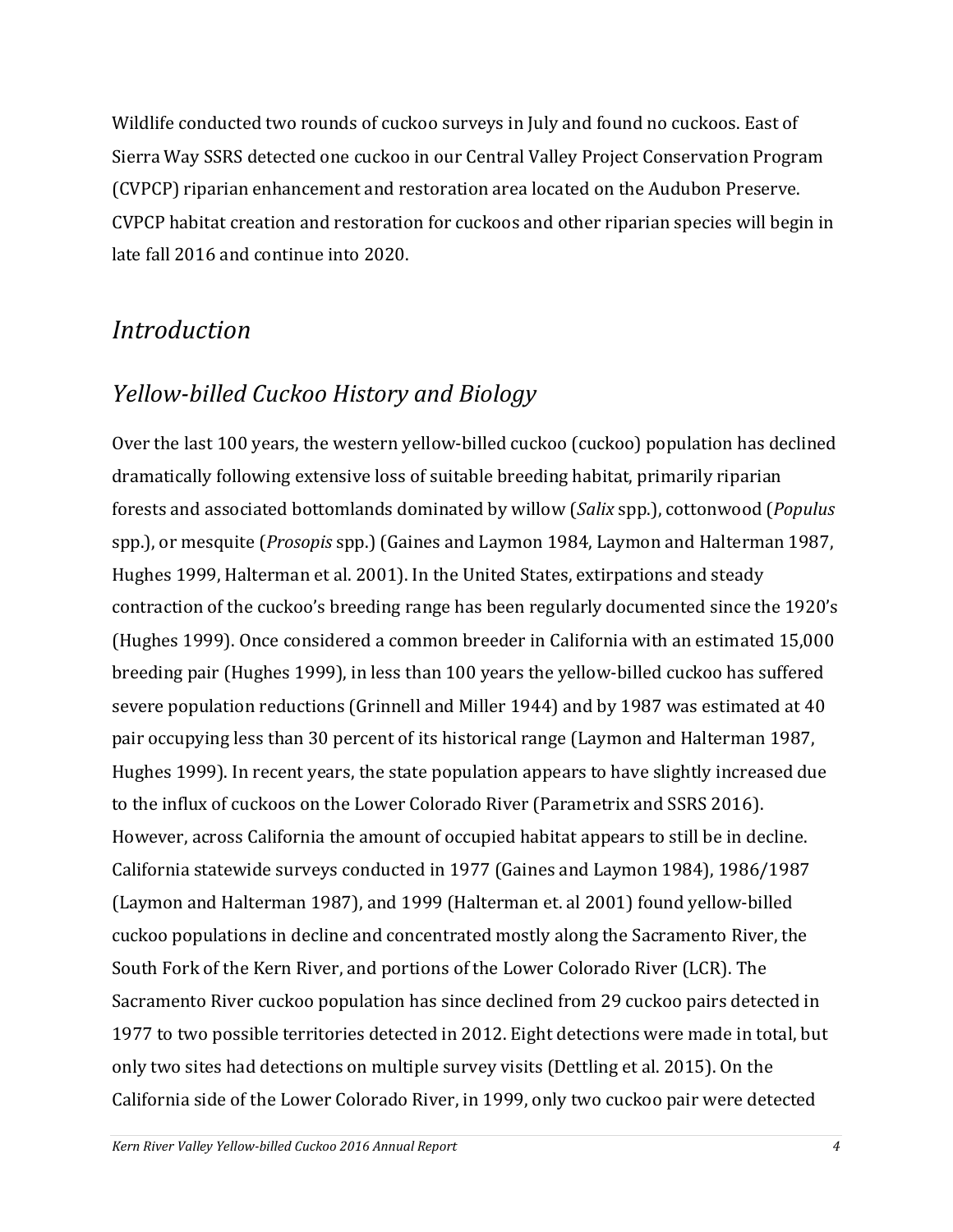(Halterman 2001), but restoration habitat planted in stages from 2006 – 2014 at the Palo Verde Ecological Reserve (north of Blythe, CA) by the Bureau of Reclamation Multi-Species Conservation Program has been exceptionally successful for cuckoos and in 2015 had 223 total cuckoo detections and 45 confirmed breeding territories (Parametrix and SSRS 2016). The KRV holds one of the largest remaining contiguous cottonwood/willow forests in the state of California (Gaines 1977), and is part of the proposed designated critical habitat for this species (USFWS 2014a). The area has been recognized as a consistent cuckoo breeding area for over 35 years (Gaines 1977, Laymon et al. 1997, Henneman 2009, Stanek and Stanek 2015) and the local population historically fluctuated between 2 to 24 pair, with an average of 11 pair (Laymon et al. 1997). Since the onset of the current drought affecting most of California, from 2012 – present, the estimated KRV cuckoo population has plummeted from eight estimated breeding territories (Stanek and Stanek 2012) down to 1 in 2016.

In 2001, the United States Fish and Wildlife Service (USFWS) formally recognized the western yellow-billed cuckoo population as a separate Distinct Population Segment (DPS) from the eastern cuckoo population, and a candidate for protective listing under the Endangered Species Act (USFWS 2001). In 2002, ESA listing was determined to be warranted but precluded by higher priority listing actions (USFWS 2002). In 2014 the USFWS officially recognized the western yellow-billed cuckoo DPS as a threatened species under the Endangered Species Act (USFWS 2014b).

Yellow-billed cuckoos are among the latest-arriving Neotropical migrants. They arrive on their breeding grounds in Arizona and California by June (Bent 1940, Hughes 1999). During the breeding season they forage primarily on large insects such as grasshoppers, katydids, caterpillars, mantids, and cicadas; but also on tree frogs and small lizards (Bent 1940, Hamilton and Hamilton 1965, Nolan and Thompson 1975, Laymon 1980, Laymon et al. 1997). Nesting usually occurs between late June and late July, but can begin as early as late May (Hughes 1999) and continue until late September (McNeil et al. 2013). Nests consist of a loose platform of twigs, which are built by both sexes and take one to two days to build (Hughes 1999), though occasionally, the nest of another species is used (Jay 1911, Bent 1940, Payne 2005). Cuckoos are facultative brood parasites, and when food resources are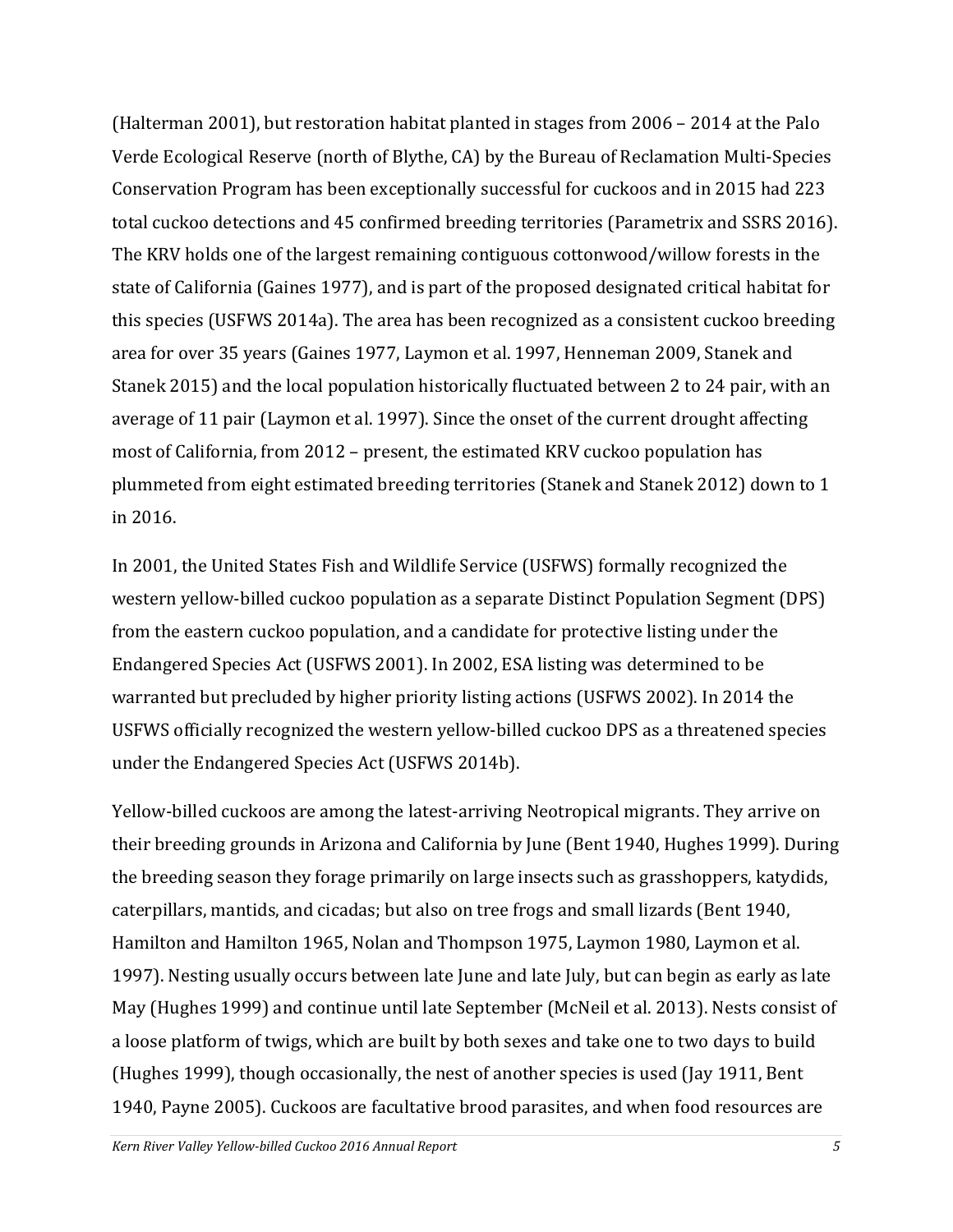plentiful females will raise their own young and may lay eggs in another yellow-billed cuckoo's nests (Nolan and Thompson 1975, Hughes et al. 1999). Clutch size is 1-5 (Payne 2005), though up to 8 eggs have been found in one nest due to more than one female laying in the nest (Bent 1940). Eggs are generally laid daily until clutch completion (Jay 1911), and incubation begins once the first egg is laid, lasting 9-11 days (Potter 1980, 1981; Hughes 1999). Young hatch asynchronously, are fed mostly large insects (Laymon and Halterman 1985, Laymon et al. 1997), and fledge after five to nine days (six days average). Fledglings may be dependent on adults for at least three weeks (Laymon and Halterman 1985).

Fall migration is thought to begin in August, with most birds gone by mid-September (Hughes 1999). Recent geolocator data from two cuckoos revealed that these birds had prolonged fall and spring migrations and overwintered in the Gran Chaco Region of South America (Sechrist et al. 2012, McNeil et al. 2015b).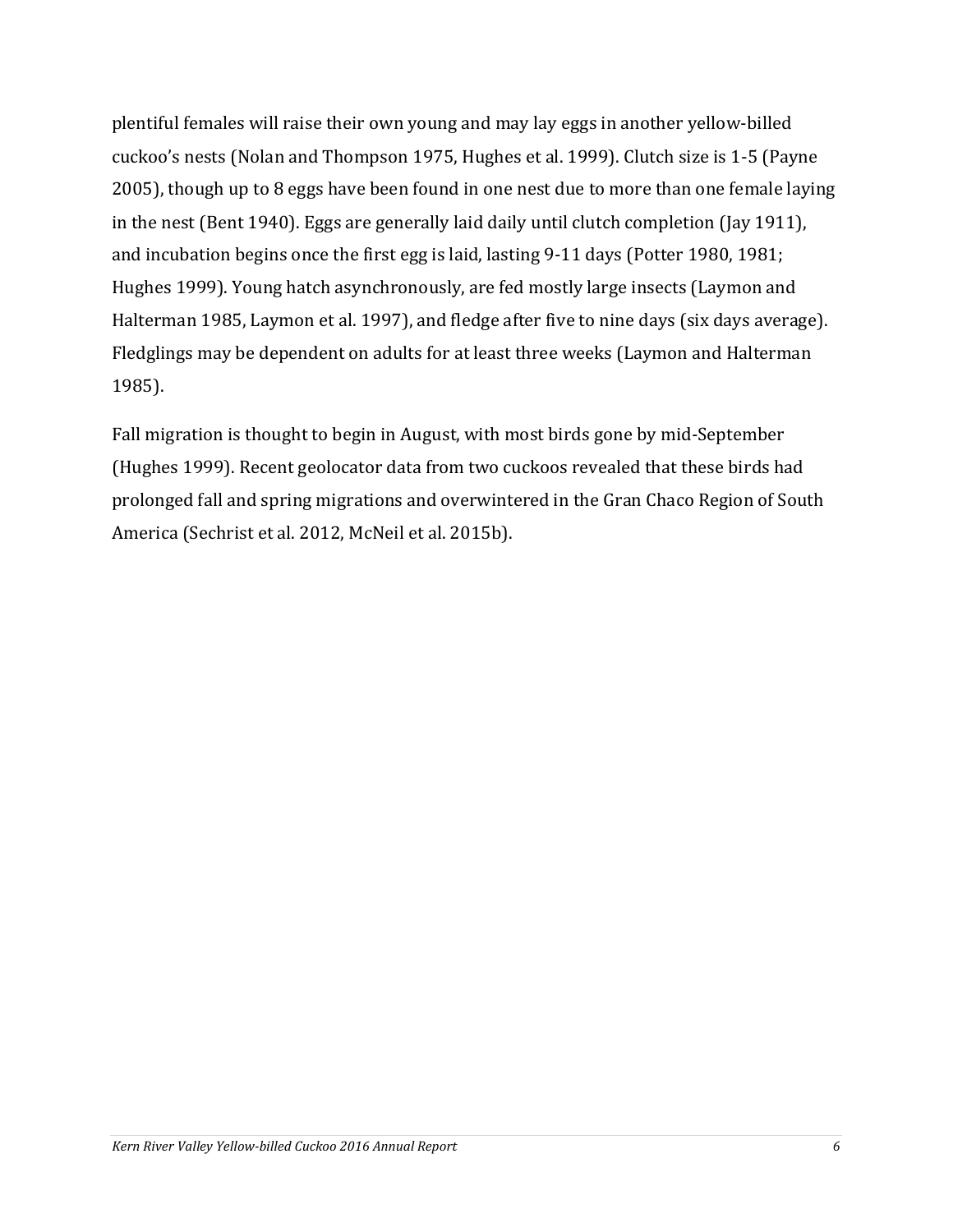# <span id="page-6-0"></span>*Chapter 1. Detection/Non-Detection Surveys*

# <span id="page-6-1"></span>*Introduction*

Long-term monitoring programs focus on the status and trends of species distribution, and can effectively document a species' annual state and changes in their condition through time. Through repeated surveys, the annual status of populations can be assessed by examining within‐season distribution, occupancy, and abundance patterns, both spatial and temporal, across the landscape. In 2016, we continued our long-term monitoring of western Yellow-billed cuckoos (cuckoo) within the KRV to enable an annual status assessment of the species and to identify trends in cuckoo population parameters.

### <span id="page-6-2"></span>*Methods*

### <span id="page-6-3"></span>Study Area and Survey Route Selection

We conducted Yellow-billed Cuckoo surveys along eleven survey routes in Kern County, CA in the South Fork Kern River riparian area, primarily from Sierra Way west to the lake shore (Map a), covering approximately 814 ha (2011 ac) of potentially suitable breeding habitat. Habitat east of Sierra Way has experienced limited cuckoo activity in recent years and was last surveyed in 2012 (Henneman 2009, Whitfield and Stanek 2011, Stanek and Stanek 2012, Stanek 2014). In 2016, we conducted two surveys in this KRP habitat west of Sierra Way, at areas planned for habitat restoration starting in 2017. In the summer of 2015, Lake Isabella was at its lowest levels since 1977, at approximately 6% of capacity (32,558 acre-feet in August 2015/ 568,075 acre-feet pool maximum), which is lower than that depicted in the 2014 aerial image in Map a and Map b. In 2016 the eastern lake edge extended upstream to the east approximately two km from what is shown in Maps a and b. Note, the maximum full extent of the lake reaches the western Audubon property line, but our drawdown zone nomenclature references the habitat west of Patterson Lane, the western boundary of the USFS South Fork Wildlife Area.

The study area is dominated by young (USFS drawdown area) to mature (USFS Southfork Wildlife Area, Kern River Audubon Preserve) Gooding's Willow (*Salix goodingii*), Red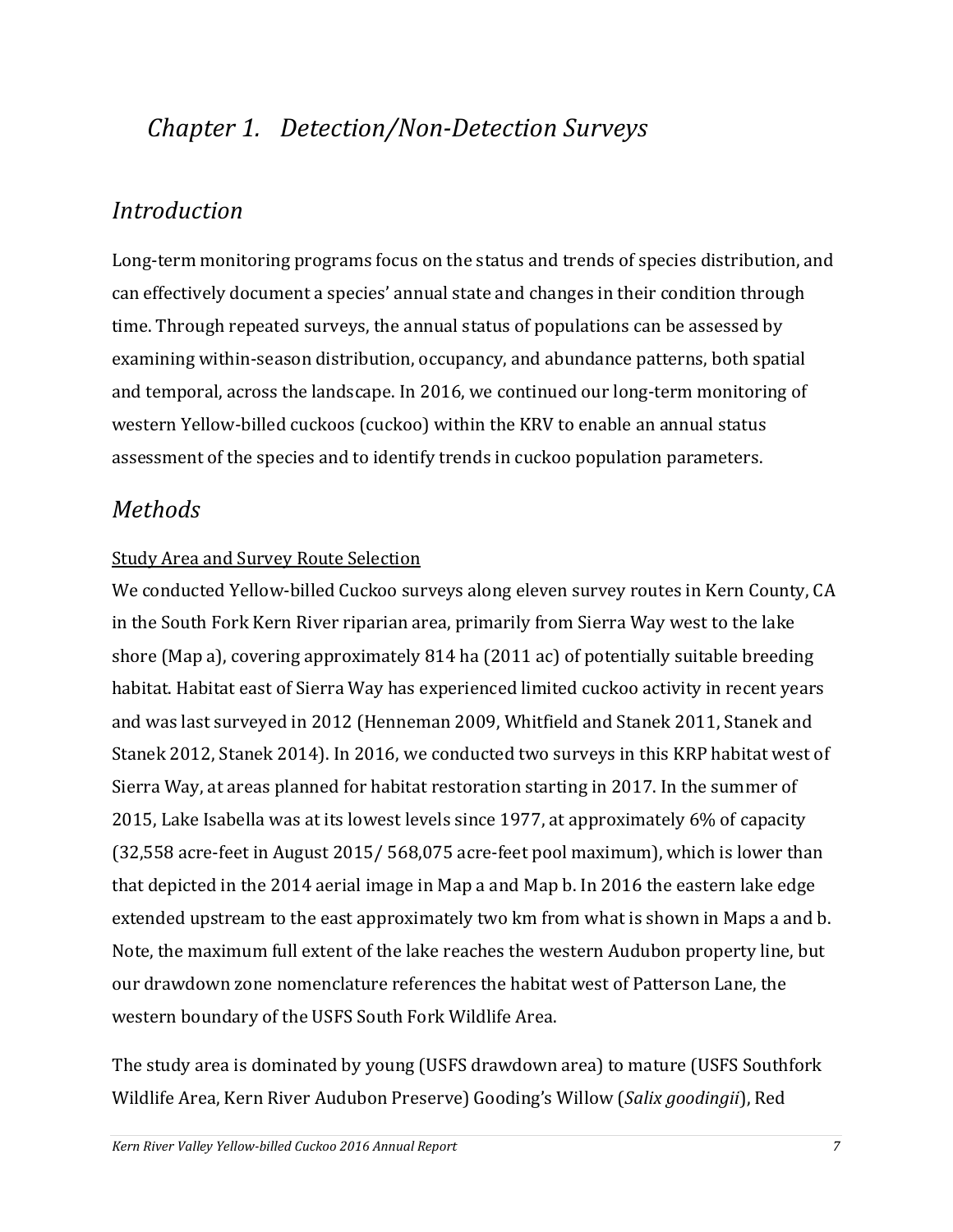Willow (*Salix laevigata*), and Fremont Cottonwood (*Populus fremontii*). Primary understory vegetation includes stinging nettle (*Urtica dioica*), mulefat (*Baccharis salicifolia*), mugwort (Artemisia douglasiana), cocklebur (*Xanthium strumarium*), rabbit brush (*Chrysothamnus nauseosus*) and tamarisk (*Tamarix spp*.). Tamarisk is primarily found in the drawdown area.

The Kern River Audubon Preserve (KRP) and USFS South Fork Wildlife Area (SFWA) are dominated by a mature, 15 to 20 meter tall, riparian deciduous forest, estimated to vary between 30 to 40 years in age on average. The SFWA forest overstory is dominated by Gooding's Willow while the forest in the KRP is more diverse and dominated by red willow, Fremont cottonwood, with occasional velvet ash (*Fraxinus Velutinus*) and white alder (*Alnus rhombifolia*). Since 2012, the prolonged drought has led to significant decline in the overall health of the forest, ranging from the partial death of a majority of trees to widespread tree mortality. The understory, previously dominated by dense shrub and herbaceous cover, has died back significantly and is now better characterized as open and park-like or choked by dead vegetation and fallen trees.

In the USFS drawdown zone (map a), despite the continued drought (2012 to present), early successional habitat dominated by Gooding's willow and red willow emerged and thrived along the historical South Fork Kern River channel exposed by the receding lake. The trees are three to five years in age and two to eight meters tall. In 2016, rising lake levels inundated approximately one third to one half of this young habitat which led to the mortality of a significant number of trees, in particular red willow and scattered Fremont Cottonwood. We surveyed two transects within this young habitat (less than five years old) and mixed mature and young habitat found in this drawdown zone (Map a). Surveys of the inundated area were conducted by kayak. Two cuckoos were detected on surveys of this habitat in 2015 (Stanek and Stanek 2015). No cuckoos were detected here on 2014 surveys. (Stanek 2014).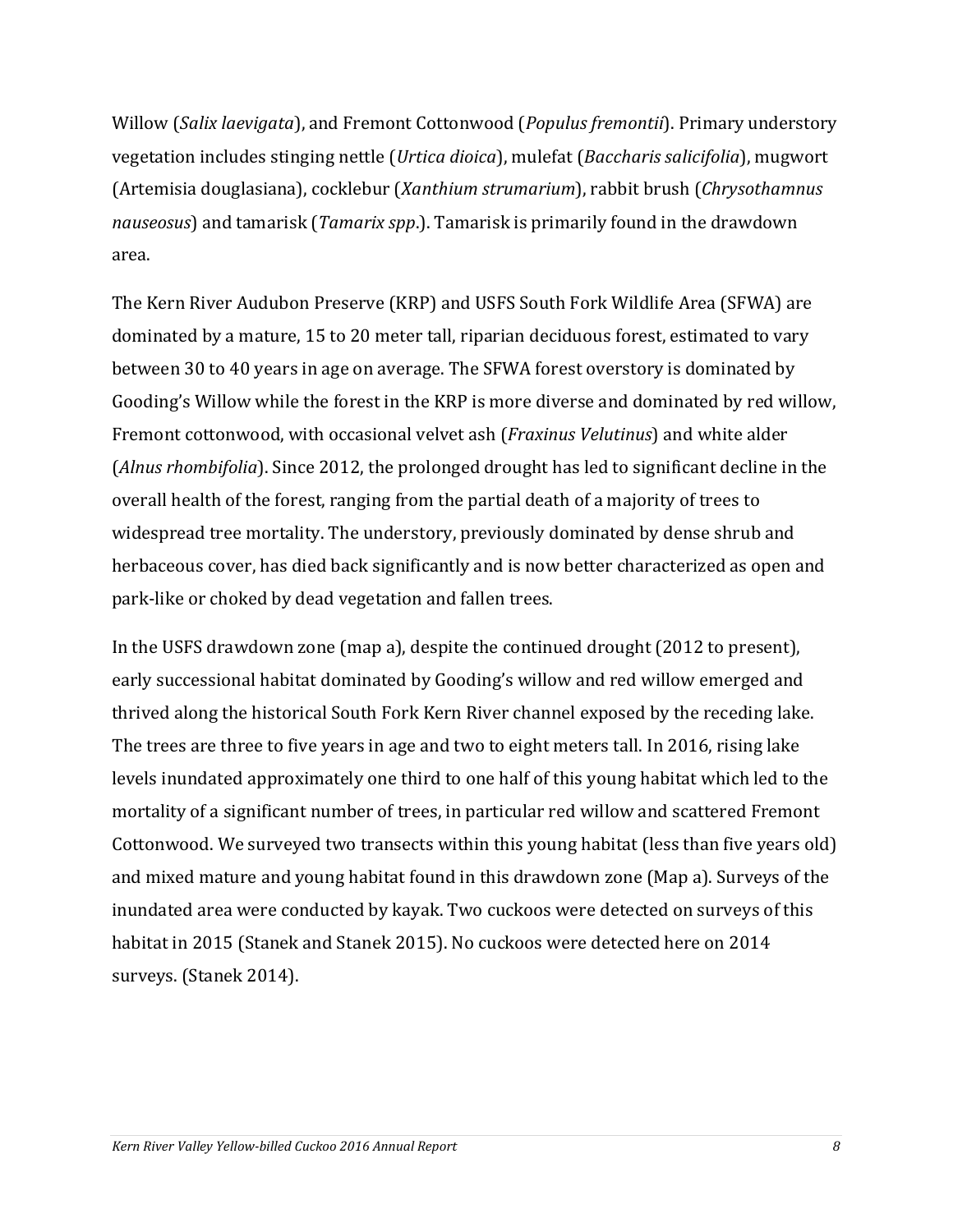

<span id="page-8-1"></span>Map a. Yellow-billed cuckoo survey locations in the Kern River Valley, Kern County, California, 2016.

### <span id="page-8-0"></span>Detection/Non-detection Surveys

Occupancy and cuckoo detection totals were derived from standard detection, nondetection cuckoo surveys and are the standard metrics used to describe cuckoo survey results (Stanek and Stanek 2012, McNeil et al. 2013, Halterman et al. 2016). However, their secretive traits, variable responsiveness, and somewhat transitory behavior lead to a variable and imperfect detection of the species (McNeil et al. 2013) and reduce survey detection totals to be an imprecise index of abundance. Cuckoos are inherently secretive, avoid detection and call infrequently (Hamilton and Hamilton 1965, Halterman et al. 2016). Their responsiveness to call broadcast surveys appears to vary with their breeding stage (McNeil et al. 2013, SSRS unpublished data). Cuckoo behaviors such as large overlapping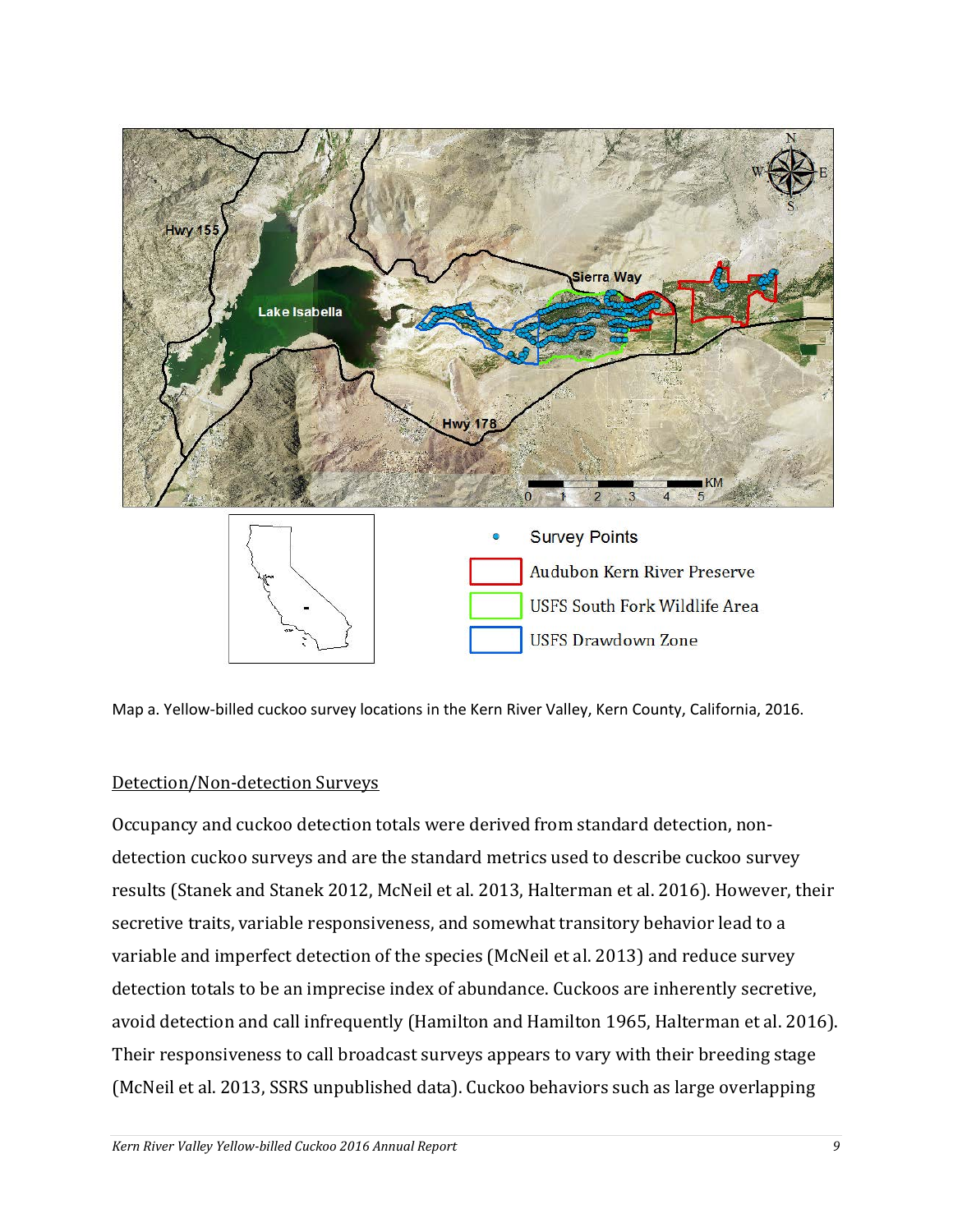home-ranges, polyandry, local movement, and within-season emigration or immigration also adds uncertainty in estimating cuckoo population estimates. In sum, estimating cuckoo abundance from survey data is difficult, and it is possible to both under count or over count the number of cuckoos actually present (Halterman et al. 2016). Efforts can be made to minimize counting errors, such as concurrently conducting surveys on adjacent transects, but overall, in light of these difficulties, cuckoo surveys are better suited to estimate cuckoo habitat occupancy rather than cuckoo abundance.

SSRS conducted four rounds of surveys [\(Table 1-1\)](#page-10-0), along eleven survey routes, between June 21<sup>st</sup> and August 10<sup>th</sup> following the recommended cuckoo survey protocol (Halterman et al. 2016). On each survey route, one survey was conducted per survey visit and surveys were conducted every 12-14 days. The cuckoo detection, non-detection surveys were conducted along point transects on foot (ten) and by kayak (one), between sunrise and 10:30 am. Because of the close proximity of some survey routes, adjacent survey routes were surveyed by different observers concurrently, on the same day, at the same time, and in the same direction, to minimize the possibility of double-counting the same cuckoo. On these occasions, surveyors used text messages and hand-held radios to communicate with each other to avoid conducting call-broadcasts within 300m of a detected cuckoo, and double-counting detected cuckoos. We surveyed large habitat patches along two or three parallel transects spaced approximately 250 to 300m apart. As per the cuckoo survey protocol, survey points were spaced every 100 m along transects. Six transects traversed through the habitat patches, while the remaining five were conducted along riparian habitat edges to maintain a 250m buffer from adjacent transects and to take advantage of greater visual detectability from these edges. Survey points were located using Garmin GPS units and at each point we recorded the UTM location, date, and time.

Transects surveyed in 2016 were the same as those conducted in 2015 (Stanek and Stanek 2015), with two exceptions. In 2016, we conducted surveys along two new transects in the Audubon Kern River Preserve, east of Sierra Way, in our new CVPCP riparian habitat creation and restoration areas (Map a).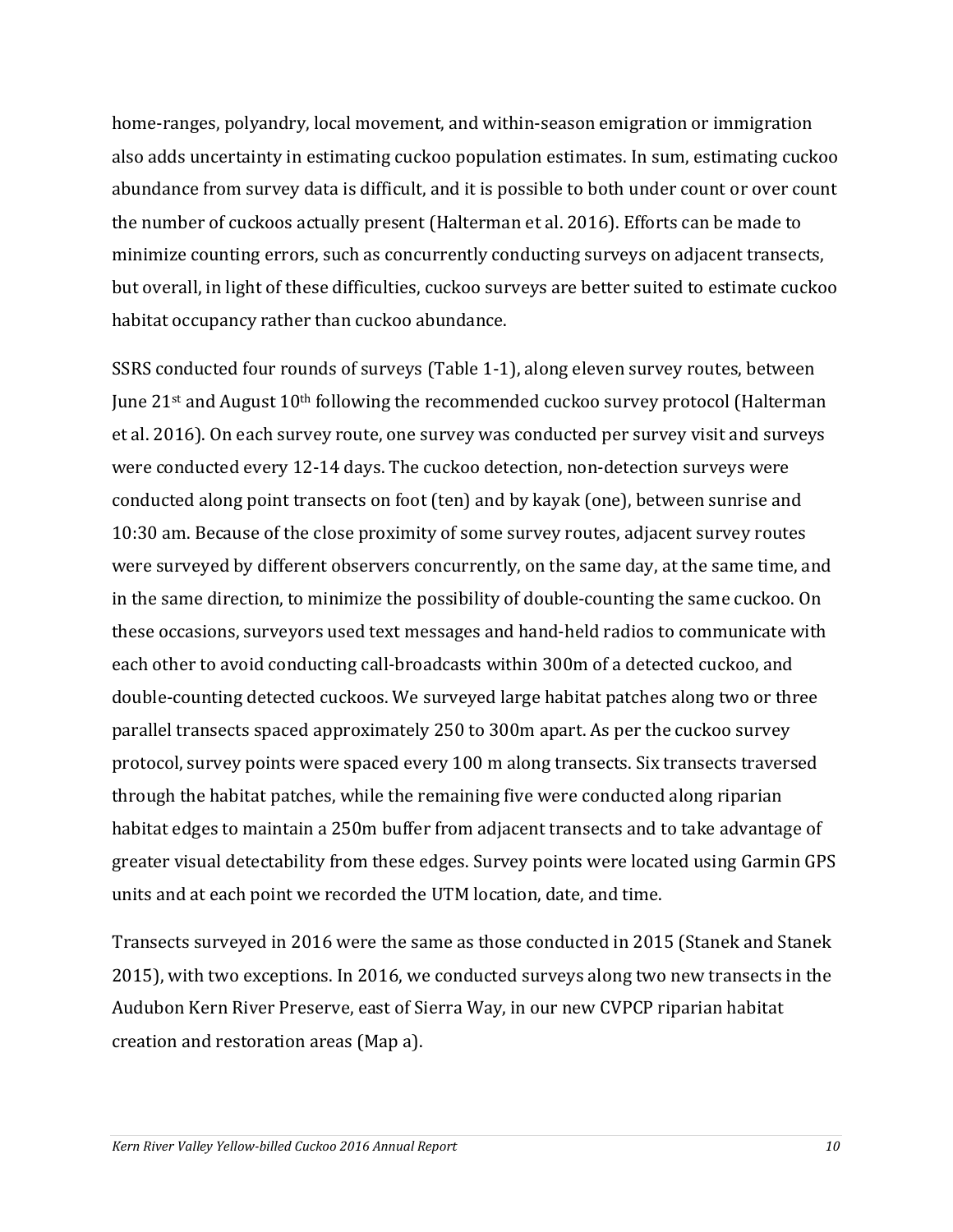<span id="page-10-0"></span>Table 1-1. Survey dates. The Survey Period numbering (column 2) follows the new format established in Halterman et al. 2016 and varies from the previous (pre-2015) Survey Period numbering format that utilized the same dates (column 3), but followed the Survey Visit numbering 1-4 (column 1). In this report, we discuss detection results relative to the Survey Visit to enable easy comparisons with pre-2015 cuckoo reports.

| Survey Visit | Survey Period | Dates                 |
|--------------|---------------|-----------------------|
|              |               | June 15th to June 31  |
|              |               | July 1 to July 15     |
| 3            |               | July 16 to July 31    |
| 4            | 3             | August 1 to August 15 |

We followed the survey protocol outlined by Halterman et al. (2016). Upon arriving at a survey point, surveyors listened and watched for cuckoos for one minute. If no cuckoos were detected, surveyors used an mp3 player and handheld speaker to broadcast a five‐second yellow‐billed cuckoo contact call (the 'kowlp' call) (Hughes 1999) at approximately 70 decibels once per minute for five minutes. A five-second contact call was followed by 55 seconds of active observation and listening. If a cuckoo was detected, call‐playbacks were discontinued immediately and all pertinent data was recorded (see below). Following a detection, surveyors progressed along the point transect 300 m from the cuckoo's estimated location to conduct a new call-broadcast survey. This was done to avoid additional disturbance and duplicate detection of the same bird.

For each cuckoo detection, the surveyor recorded the true bearing and estimated distance from the surveyor to the cuckoo, time of detection, response type, behavior, vocalizations, presence of other cuckoos, interactions, and the presence and color combination of leg bands. Any observed breeding evidence was also recorded, including carrying food or nesting material, copulation, the presence of a juvenile, or a nest. An individual cuckoo visually observed or heard during a survey was recorded as a survey detection. If the same individual cuckoo was detected more than once during a single survey, we recorded only the initial detection as a new survey detection. Repeat detections were recorded and mapped, but not used in the final cuckoo survey detection summation. In general, cuckoos located >300 m apart during a single survey were counted as separate individuals (Halterman et al. 2016) and therefore separate survey detections. Cuckoos encountered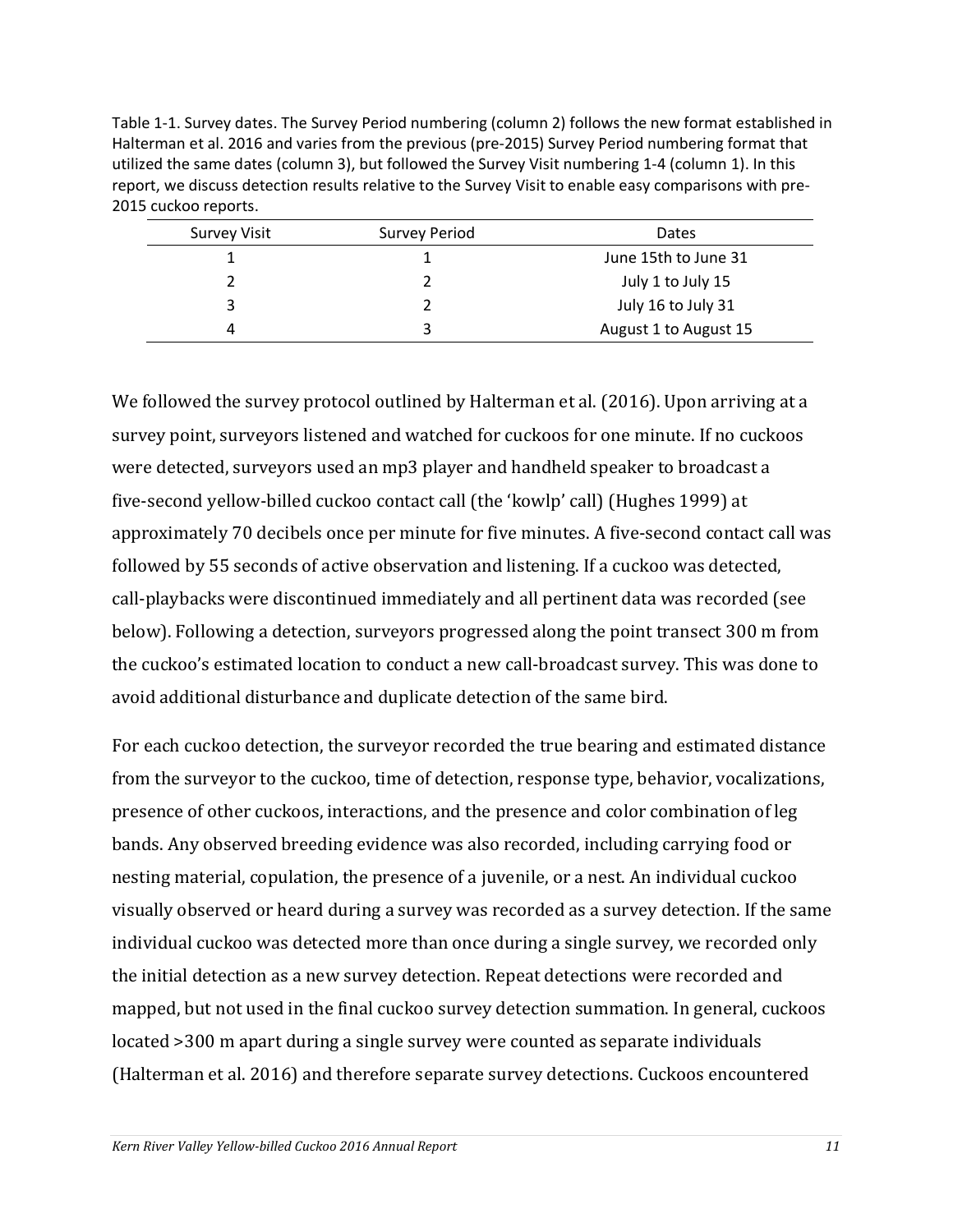any time other than during a survey were classified as incidental detections. Information collected for an incidental detection was the same as that collected for a survey detection.

While surveys are best used to assess cuckoo occupancy, cuckoo territory estimation methods, based off spatial and temporal cuckoo detections, have been developed to help provide a population estimate. The territory estimation method evolved from a Breeding Bird Atlas breeding pair estimation method (Corman and Wise-Gervais 2005), have been refined over several years (Holmes et al. 2008, McNeil et al. 2013), and incorporated into the survey protocol (Halterman et al. 2016). Here we calculate cuckoo possible, probable and confirmed [\(Table 1-2\)](#page-11-2) territory estimates using survey data coupled with additional non-survey cuckoo observations following Halterman et al. (2016).

| Term                                 | Definition                                                                                                                                                                                                                                                                                                      |
|--------------------------------------|-----------------------------------------------------------------------------------------------------------------------------------------------------------------------------------------------------------------------------------------------------------------------------------------------------------------|
| Possible breeding<br>territory (PO)  | Two or more total detections in an area during two survey visits and at least 10<br>days apart. For example, within a certain area, one detection made during<br>Survey Period 2 coupled with another cuckoo detection made 10 days later, also<br>during Survey Period 2, warrants a PO territory designation. |
| Probable breeding<br>territory (PR)  | Three or more total detections in an area during at least three survey visits and<br>at least 10 days between each detection. Or PO territory plus YBCUs observed<br>carrying food (single observation), carrying a stick (single observation), traveling<br>as a pair, or exchanging vocalizations.            |
| Confirmed breeding<br>territory (CO) | Observation of copulation, stick carry to nest, carrying food (multiple<br>observations), distraction display, nest, or fledgling.                                                                                                                                                                              |

<span id="page-11-2"></span>

|  |  |  |  |  | Table 1-2. Cuckoo territory estimation methods from Halterman et al. (2016). |  |
|--|--|--|--|--|------------------------------------------------------------------------------|--|
|--|--|--|--|--|------------------------------------------------------------------------------|--|

# <span id="page-11-0"></span>*Results*

### <span id="page-11-1"></span>Survey Detections

Four rounds of surveys conducted from June 21 to August 10, at 665 survey points, across nine survey routes, (Map a), yielded 14 Yellow-billed cuckoo detections (Map b). The Kern River Preserve, USFS South Fork Wildlife Area, and the USFS drawdown zone were all used by cuckoos, but most detections were concentrated in the USFS South Fork Wildlife Area [\(Table 1-3\)](#page-12-0). One USFS drawdown zone detection was made in young four year old Gooding's willow habitat which at the time was under two to three feet of water (within 300m of the eastern 2016 lake edge extent). The second drawdown area detection was in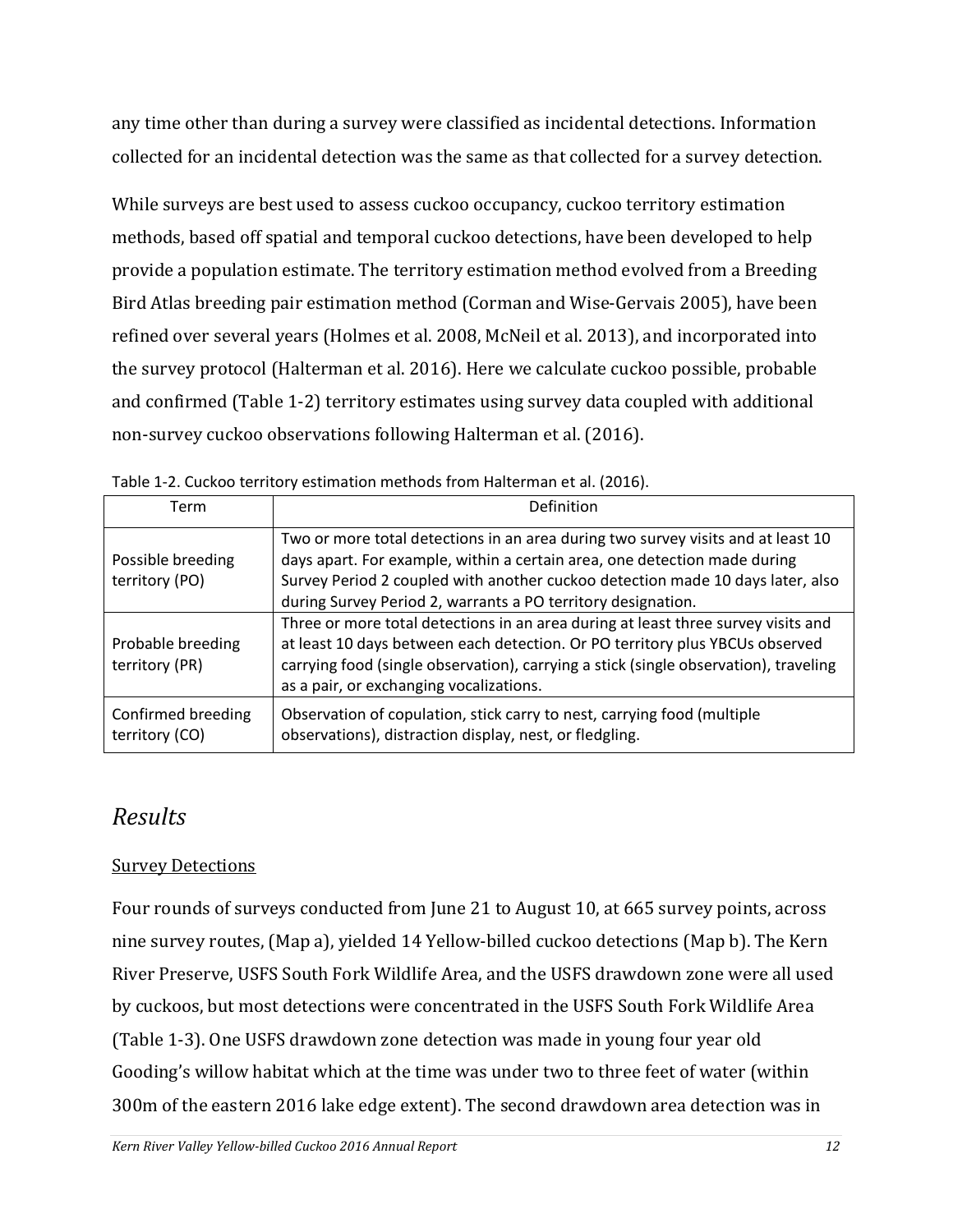the vicinity of a 2014 nest location, in an area with a mix of young (less than five years old) and mature willow (*Salix goodingii*).

In addition to the surveys conducted by SSRS, the Department of California Fish and Wildlife conducted two July surveys at the Cane Brake Ecological Reserve; no cuckoos were detected.

|                               | <b>Cuckoos Detected Per Survey Visit</b> |    |   |   | Total                       |
|-------------------------------|------------------------------------------|----|---|---|-----------------------------|
| Area                          |                                          |    |   | 4 | Survey<br><b>Detections</b> |
|                               |                                          |    |   |   |                             |
| Kern River Audubon Preserve   |                                          |    |   |   | 3                           |
| USFS South Fork Wildlife Area | 3                                        | 3. |   |   | 9                           |
| <b>USFS Drawdown Zone</b>     |                                          |    | O |   |                             |
| Total                         | b                                        | 4  |   |   | 14                          |

<span id="page-12-0"></span>

| Table 1-3. Yellow-billed cuckoo survey detections, 2016 |  |  |
|---------------------------------------------------------|--|--|
|---------------------------------------------------------|--|--|



<span id="page-12-1"></span>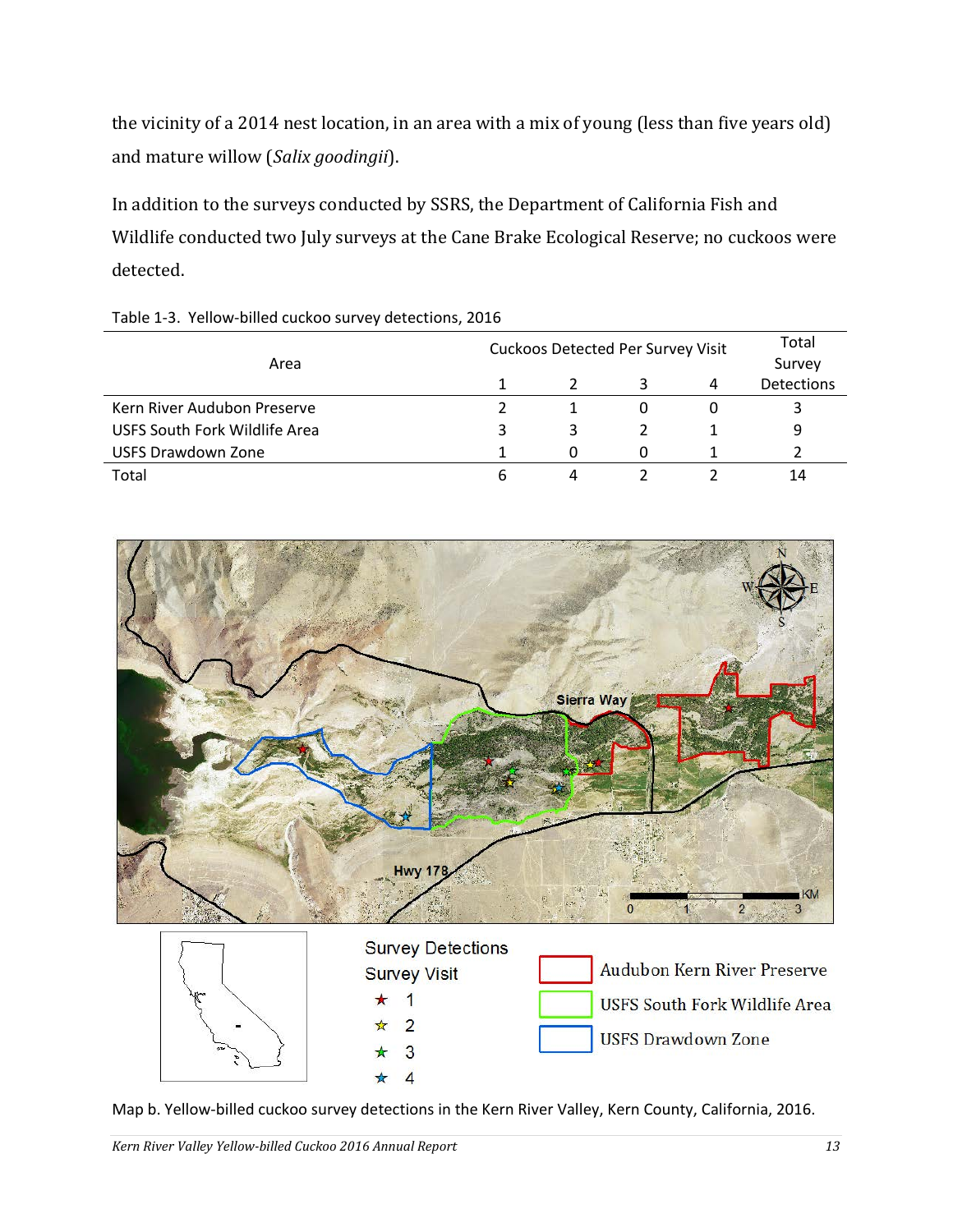#### <span id="page-13-0"></span>Territory Estimates

Territory estimates were made using survey and non-survey cuckoo observations. Areas with survey detections were revisited, often repeatedly, to search for cuckoo breeding evidence. We estimate two probable cuckoo territories in the study area in 2016. We did not observe any evidence of breeding. One territory consisted of a single cooing female cuckoo detected on numerous occasions, continually soliciting for a mate. The coo call is the cuckoo mate attraction signal given by the female (Halterman et al. 2016, SSRS unpublished data). This cooing bird traveled widely and utilized habitat with in the USFS Wildlife Area and Kern River Audubon Preserve. The second territory was based on a pair of cuckoos detected together, coupled with two additional cuckoo detections made on subsequent visits to the same area.

### <span id="page-13-1"></span>*Discussion*

Similar to 2015, the extremely low number of observed cuckoos indicate that the KRV had few or even possibly no breeding resident cuckoos in 2016 [\(Table 1-3,](#page-12-0) Figure 1-1). The distribution of survey and follow-up cuckoo detections suggest that only two resident territories were established, and the continual cooing calls heard from one territory strongly implies that she was continually looking for a mate and likely did not breed. Since 2012, the KRV has experienced an 85% decline in the number of survey detections and a population decline from 13 estimated territories (Stanek and Stanek 2012) to two estimated territories in 2016. While, natural population fluctuations have been observed in the KRV in the past (Laymon et al. 1997), in context of the century-long population decline, with documented extirpations from British Columbia, followed by Washington, Oregon, and now possibly from the Sacramento River, the KRV population decline may be a symptom of the greater regional extirpation trend.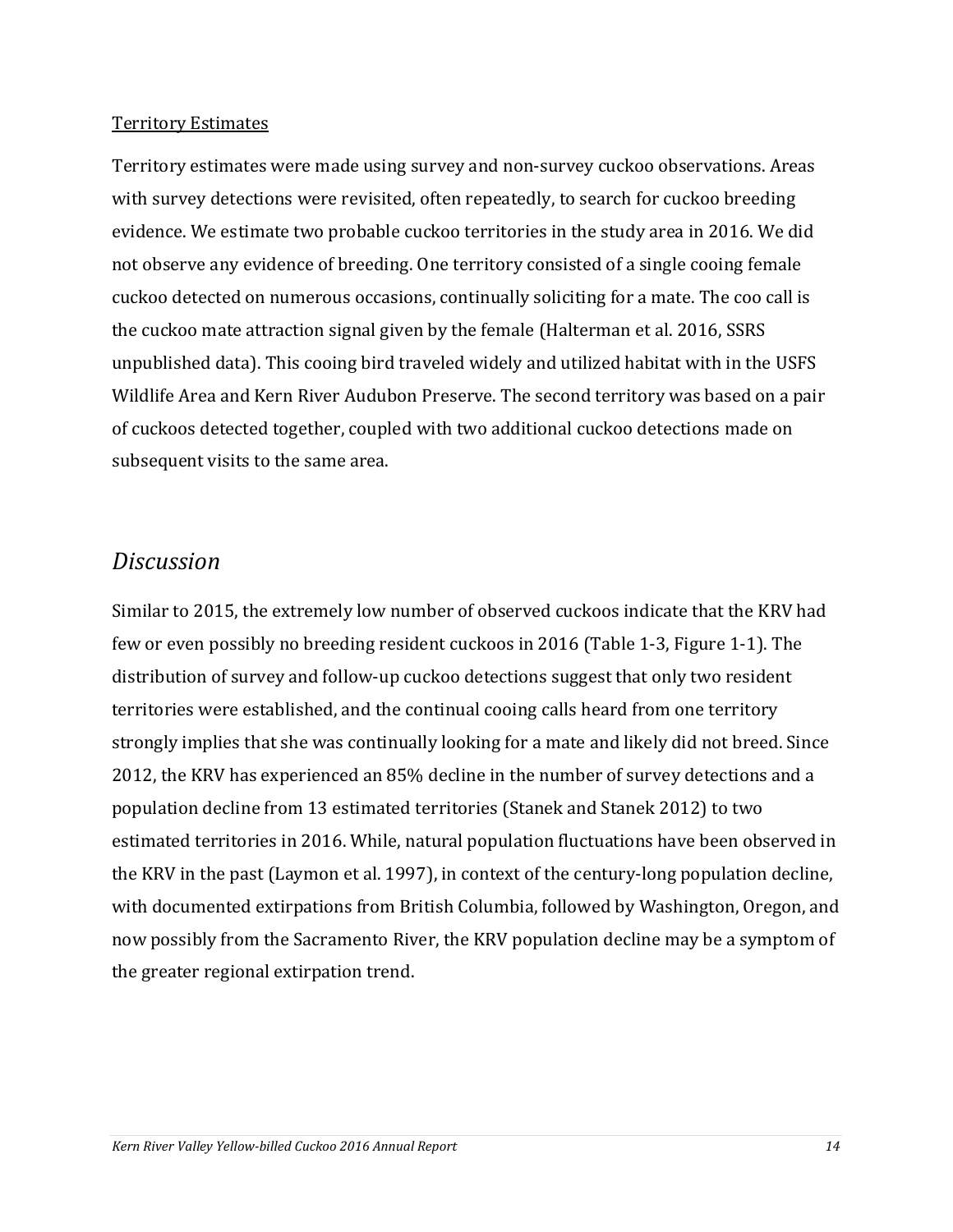

<span id="page-14-1"></span>Figure 1-1. In the Kern River Valley, from 2012 to 2016 mean cuckoo detections declined by 85%, from 22.25 cuckoo detections per survey round in 2012 to 3.5 cuckoos detected per survey round in 2016. Averages are derived from four surveys per year and error bars depict standard deviations (Stanek and Stanek 2012, Stanek 2014, Stanek and Stanek 2015).

### <span id="page-14-0"></span>*Management Recommendations*

Reasons for the continued decline of the western yellow-billed cuckoo are unclear. While habitat loss has been attributed as the major factor in the species decline (USFWS 2014b), it may not be the primary factor impeding its recovery. On the Sacramento River, over the last 30 years, habitat restoration has increased the amount of riparian forest in the valley, while at the same time the local cuckoo population continued to decline (Dettling 2015), and apparently suitable habitat remained unoccupied (Laymon and Halterman 1987, Dettling 2015). However, our ability to recognize habitat as suitable for cuckoos is difficult without some knowledge of the prey base that cuckoos depend upon in different regional areas. Monitoring food resources can provide vital insight into the causes of population changes (Visser and Both 2005). The resilience of the cuckoo's prey, large insects, frogs, and lizards, to potential local and regional impacts remains largely unstudied and unknown and as such, an evaluation of riparian habitat suitability for cuckoos remain incomplete.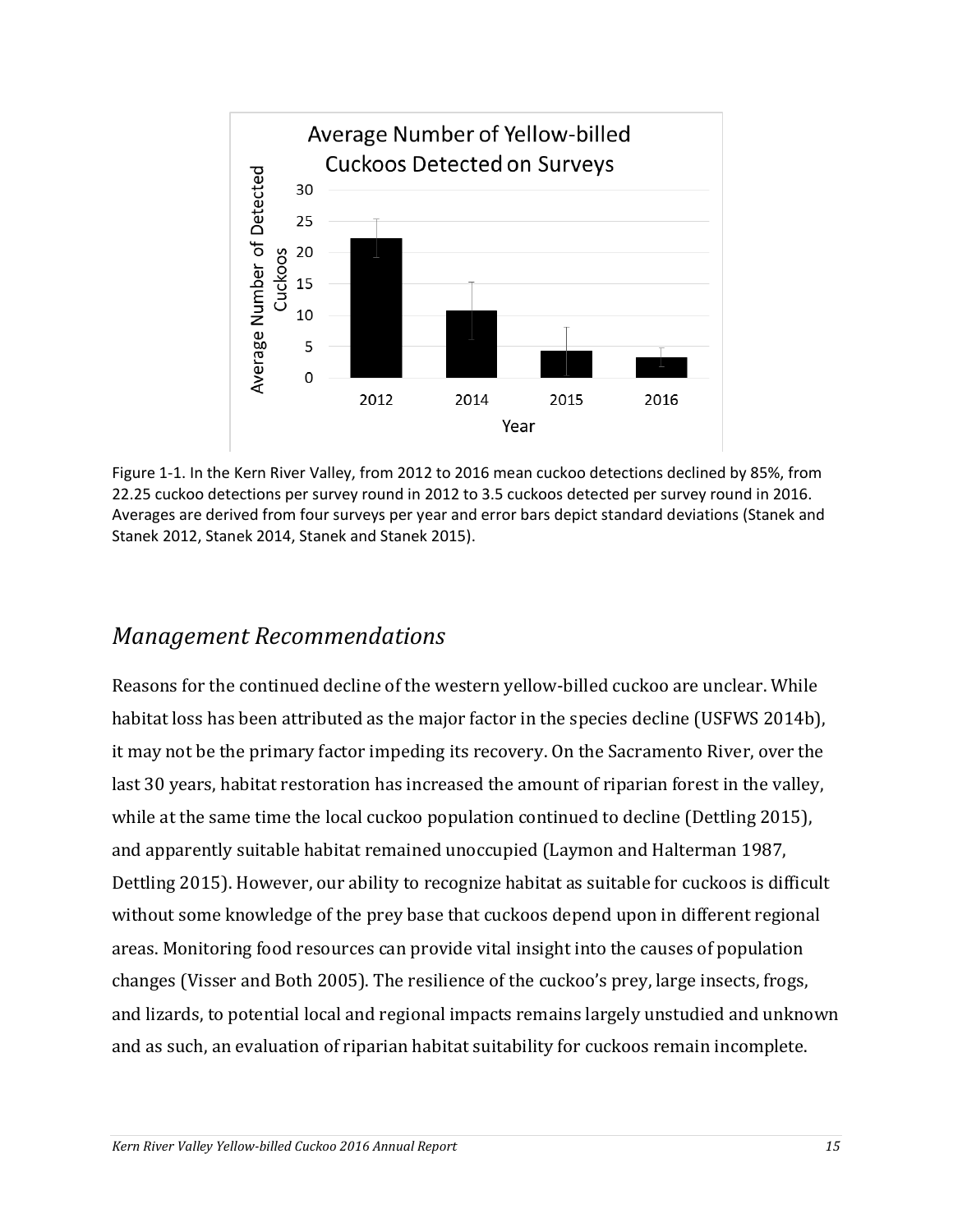In the KRV, the abundance and availability of caterpillars, tree frogs, and other prey items may be currently limited by the prolonged drought which has caused widespread tree mortality and understory changes within our study area. In other parts of the cuckoos' range, the relatively new but now commonly used neonicotinoid pesticides that have been shown to be lethal and sub-lethal to non-target invertebrate and avian species (Sánchez-Bayo 2014, Pisa et al. 2015), may be a potential threat to cuckoos. Food resources are critical habitat features rarely incorporated into any avian monitoring analysis and an assessment of the prey base would greatly increase our understanding of the habitat suitability for cuckoos and narrow the list of unknown factors contributing to the species continued decline. A region-wide, large insect study using targeted arboreal pheromone traps could be used to identify suitable riparian habitat throughout the cuckoos range.

Additional factors leading to the cuckoo decline may extend beyond the local conditions of their breeding habitat. Cuckoos spend only a brief period of their annual life cycle in the United States, approximately three months, with five months spent in their wintering grounds and another two months in migration each way (Sechrist et al. 2012, McNeil et al. 2015b). Because of this, an effective conservation strategy should target identifying the locations of, and threats to, migratory and winter habitat as the quantity and quality of this habitat may directly impact species survival and indirectly impact cuckoo reproductive success on their breeding grounds (Sherry and Holmes 1996, Norris et al. 2004, Studds and Marra 2007). At this time the migration habitat and wintering locations used by KRV cuckoos (and all yellow-billed cuckoos) remain largely unknown and we recommend that the identification of these locations using data loggers such as gps pinpoints be made a top cuckoo conservation priority.

## <span id="page-15-0"></span>*Acknowledgements*

We thank our 2016 SSRS field crew Ore Carmi, Carlos Gonzales, Michelle Harris, Rachel McNutt, Sarena Olsen, Edwin Jacobo, Jenna Stanek, and Mary Whitfield. We also thank Reed Tollefson of Audubon California's Kern River Preserve for logistical support and assistance in coordinating research efforts and our 2016 project volunteer Brett Lovelace for his hard work and dedication to the project.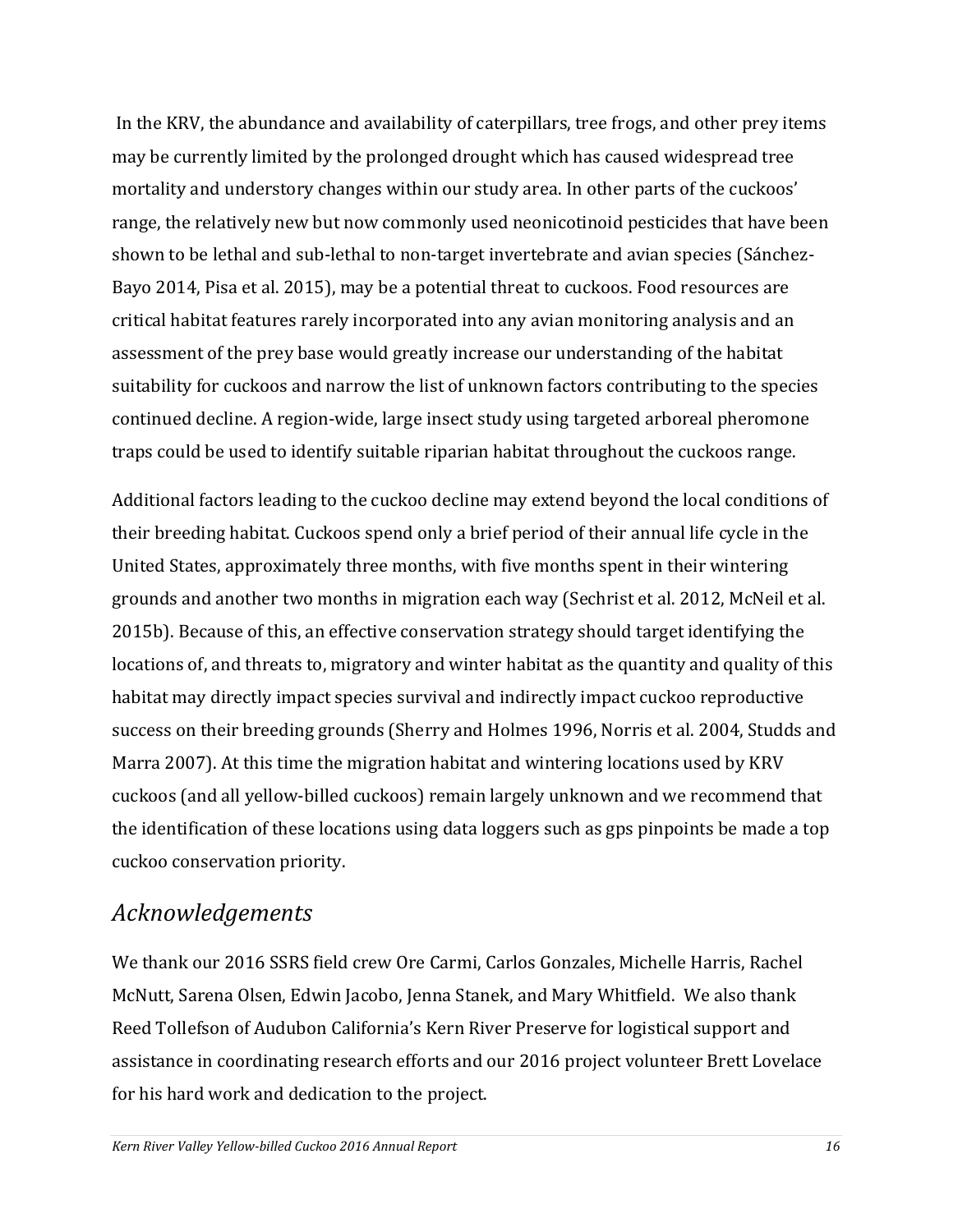# <span id="page-16-0"></span>*Literature Cited*

- Bent, A. C. 1940. Life histories of North American cuckoos, goatsuckers, hummingbirds, and their allies. United States National Museum Bulletin No. 167, Washington, D.C.
- Corman T.E., Wise-Gervais C., editors. 2005. The Arizona breeding bird atlas. UNM Press; Albuquerque, NM.
- Dettling, M. D., N. E. Seavy, C.A. Howell and T. Gardali. 2015. "Current Status of Western Yellow-Billed Cuckoo along the Sacramento and Feather Rivers, California." PLoS ONE 10(4 ).
- Gaines, D. 1977. Current status and habitat requirements of the Yellow-billed Cuckoo in California,: 1977 Endangered Wildlife Program, Nongame Wildlife Investigations, California Department of Fish and Game. Project E-1-1, Job IV-1.4.
- Gaines, D., and S. A. Laymon. 1984. Decline, status and preservation of the Yellow-billed Cuckoo in California. Western Birds 15:49-80.
- Grinnell, J. and A. Miller. 1944. The distribution of the birds of California. Pacific Coast Avifauna 18.
- Halterman, M.D. 2001. Population Status of the Yellow-billed Cuckoo at the Bill Williams River NWR and Alamo Dam, Arizona, and southern Nevada: Summer 2000. Report to the Bureau of Reclamation, Lower Colorado River Office, Boulder City, NV.
- Halterman, M.D., M.J. Johnson, J.A. Holmes and S.A. Laymon. 2016. A Natural History Summary and Survey Protocol for the Western Distinct Population Segment of the Yellow-billed Cuckoo DRAFT. U.S. Fish and Wildlife Techniques and Methods, 45 p.
- Hamilton, W. J. III, and M. E. Hamilton. 1965. Breeding characteristics of Yellow-billed Cuckoos in Arizona. Proceedings of the California Academy of Sciences. Fourth Series 32:405-432.
- Henneman, C. 2009. Yellow-billed Cuckoo surveys in the South Fork Kern River Valley in 2008. Report to the US Fish and Wildlife Service, Sacramento Office. Sacramento, CA.
- Holmes, J., C. Calvo, and M.J. Johnson. 2008. Yellow-billed cuckoo distribution, abundance, habitat use, and breeding ecology in the Verde River watershed of Arizona, 2004–2005 Final Report. Admin Rept., Arizona Game and Fish Dept. 34pp.
- Hughes, J. M. 1999. Yellow-billeLaympd Cuckoo (Coccyzus americanus). No 148 in A. Poole and F. Gill, editors. The Birds of North America, Inc. Philadelphia, PA. USA.
- Jay, A. 1911. Nesting of the California cuckoo in Los Angeles County, California. Condor 13:69–73.
- Laymon, S. A. 1980. Feeding and nesting behavior of the Yellow-billed Cuckoo in the Sacramento Valley. California Department of Fish and Game, Wildlife Management Branch, Sacramento, CA. Administrative Report 80-2.
- Laymon, S. A., and M. D. Halterman. 1985. Yellow-billed Cuckoos in the Kern River Valley: 1985 population, habitat use, and management recommendations. Report to the Nature Conservancy. Sacramento, CA.
- Laymon, S. A., and M. D. Halterman. 1987. Can the western subspecies of the Yellow-billed Cuckoo be saved from extinction? Western Birds 18:19-25.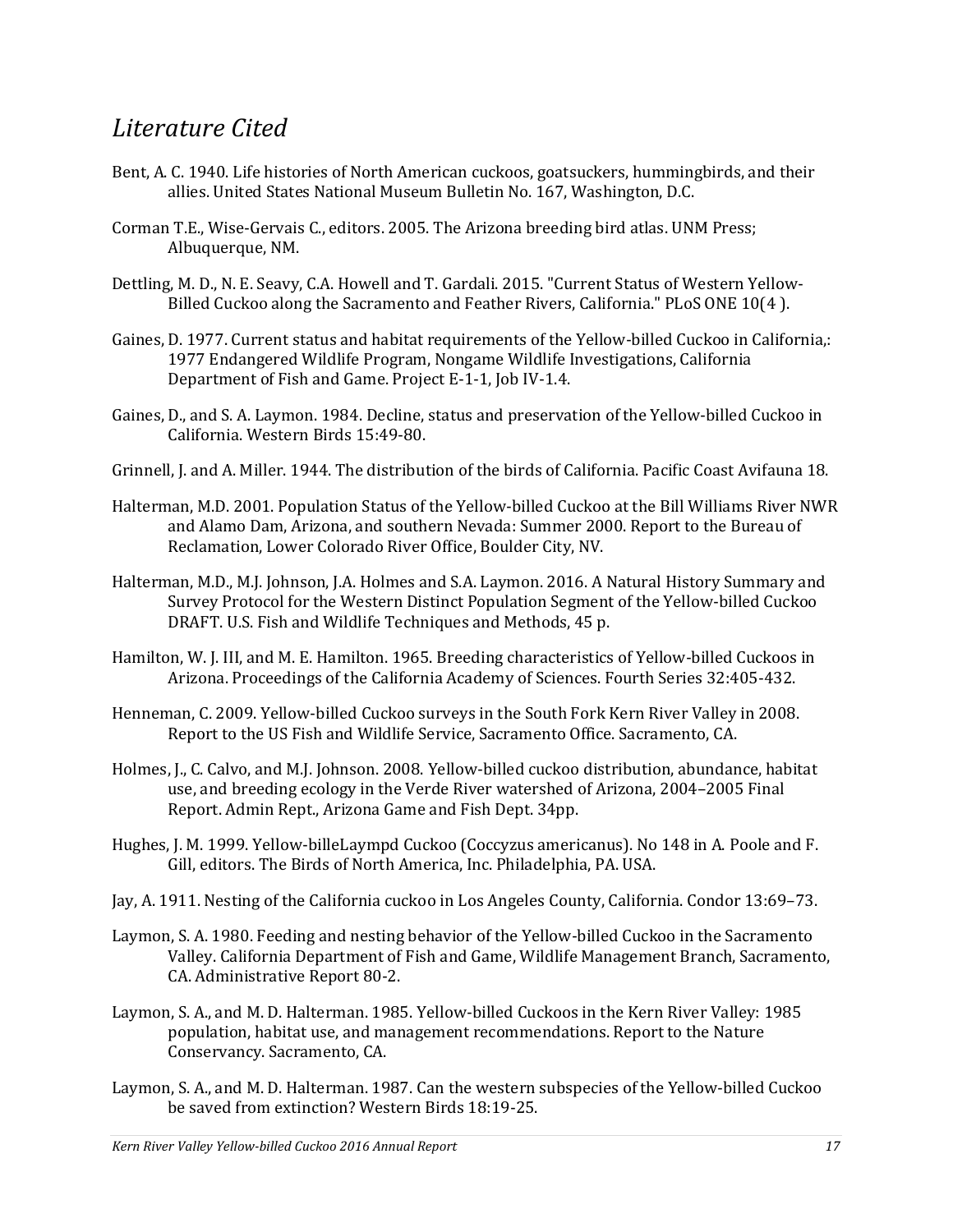- Laymon, S. A., P. L. Williams, and M. D. Halterman. 1997. Breeding status of the Yellow-billed Cuckoo in the South Fork Kern River Valley, Kern County, California: Summary report 1985-1996. Prepared for USDA Forest Service, Sequoia National Forest, Cannell Meadow Ranger District.
- McNeil, S. E., D. Tracy, J. R. Stanek, J. E. Stanek, and M. D. Halterman. 2011. Yellow-billed Cuckoo distribution, abundance and habitat use on the lower Colorado River and tributaries, 2010. Annual report to the U.S. Bureau of Reclamation, Multi-Species Conservation Program, Boulder City NV, by SSRS[. www.lcrmscp.gov/reports/2010/d7\\_rep\\_10.pdf](http://www.lcrmscp.gov/reports/2010/d7_rep_10.pdf)
- McNeil, S. E., D. Tracy, J. R. Stanek, J. E. Stanek, and M. D. Halterman. 2013. Yellow-billed Cuckoo distribution, abundance and habitat use on the lower Colorado River and tributaries. 2008- 2012 Summary report to the U.S. Bureau of Reclamation, Multi-Species Conservation Program, Boulder City NV, by SSRS.
- McNeil, S. E., D. Tracy, J. Lisignoli and T. Hurt. 2015a. Yellow-billed Cuckoo Surveys and Population Monitoring on the Lower Colorado River and Tributaries, 2014 Annual Report. Summary report to the U.S. Bureau of Reclamation, Multi-Species Conservation Program, Boulder City NV, by Parametrix, Inc., and SSRS.
- McNeil, S. E., D. Tracy, and C. D. Cappello. 2015b. Loop Migration and Chaco Wintering by a Western Yellow-billed Cuckoo. Western Birds 46(3).
- Nolan, V. N .Jr, and C. F. Thompson. 1975. The occurrence and significance of anomalous reproductive activities in two North American non-parasitic cuckoos Coccyzus spp. Ibis 117:496–503.
- Norris, D. R., Marra., P. P. , Kyser, T. K., Sherry, T. W., and L. M. Ratcliffe. 2004. Tropical winter habitat limits reproductive success on the temperate breeding grounds in a migratory bird. Proceedings of the Royal Society of London B: Biological Sciences 271: 59-64.
- Parametrix, Inc., and Southern Sierra Research Station. 2016. Yellow-billed Cuckoo Surveys and Population Monitoring on the Lower Colorado River and Tributaries, 2015 Annual Report. Prepared by D. Tracy and S.E. McNeil, Southern Sierra Research Station, Weldon, California, and Parametrix, Inc., Albuquerque, New Mexico. Submitted to the Bureau of Reclamation, Boulder City, Nevada. February 2016.
- Payne, R. B. 2005. The Cuckoos. Oxford University Press. Oxford, UK.
- Pisa, L. W., Amaral-Rogers, V., Belzunces, L. P., Bonmatin, J. M., Downs, C. A., Goulson, D., Kreutzweiser, D. P., Krupke, C., Liess, M., and M. McField. 2015. "Effects of neonicotinoids and fipronil on non-target invertebrates." Environmental Science and Pollution Research. 22: 68-102.
- Potter, E. F. 1980. Notes on nesting Yellow-billed Cuckoos. Journal of Field Ornithology 51:17-28.
- Potter, E. F. 1981. Effects of cool weather on nesting behavior and development in the Yellow-billed Cuckoo. Chat 45:15-16.
- Sánchez-Bayo, F. 2014. The trouble with neonicotinoids. Science 346: 806-807.
- Sechrist, J., Paxton, E. H., Ahlers, D., Doster, R. H., and Ryan, V. M. 2012. One year of migration data for a Western Yellow-billed Cuckoo. Western Birds 43:2–11.